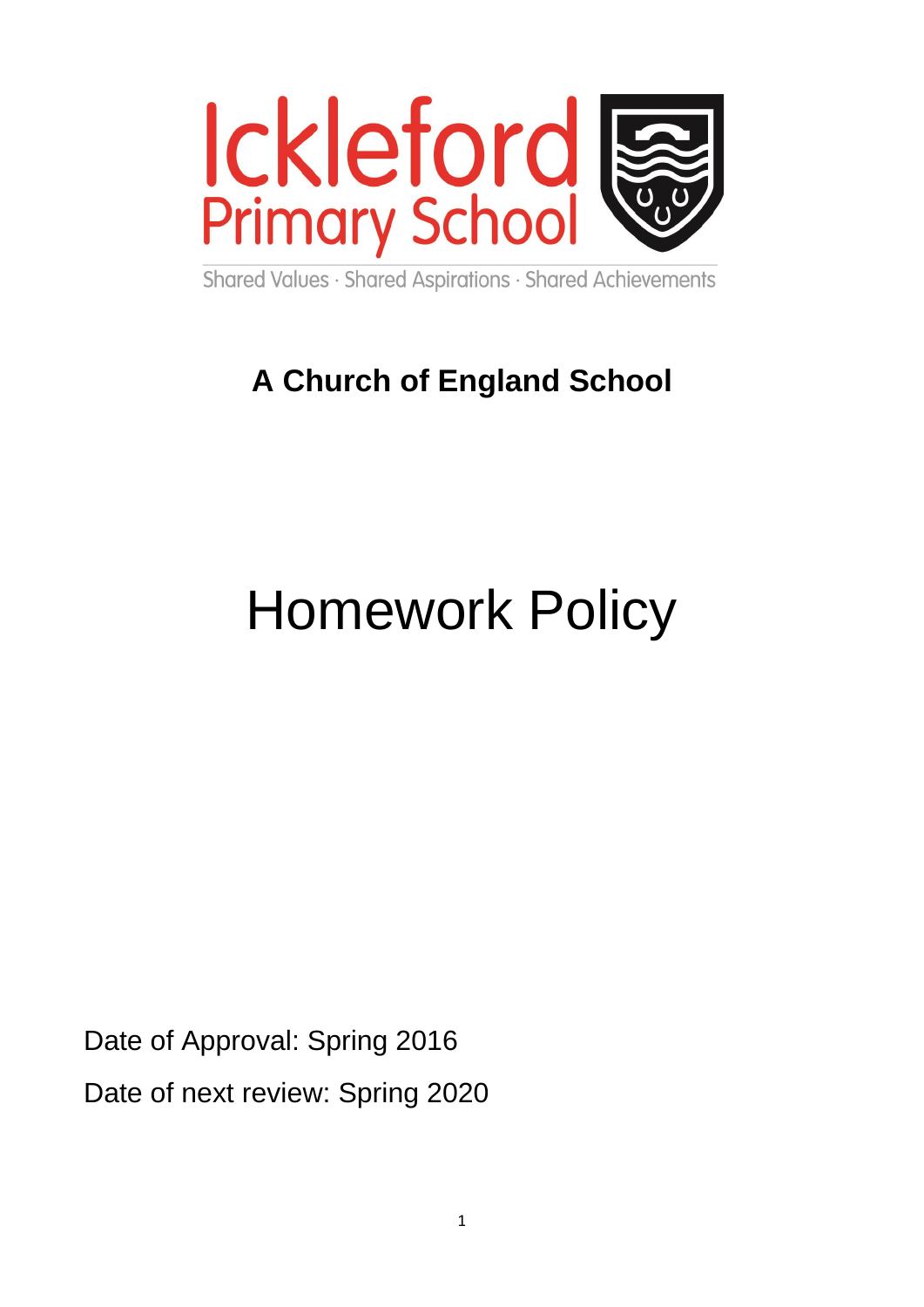#### **Introduction**

The Homework Policy was developed by the teaching staff of Ickleford Primary School in 2016 and reflects current practice. It has the full agreement of the governing body.

#### **Aim**

The aim of our homework policy is to promote lifelong learning beyond the school day. We believe that homework consolidates classroom learning; helps children to develop skills and attitudes; a development independent learning skills; embeds the habits of enquiry and investigation; and it fosters the role of parents or carers as active partners in their children's learning.

We will make every effort to combat disadvantage, by considering the needs of those children whose access to resources such as ICT and home support are limited, including access to the computer suite at lunchtime or closely supervised Homework Clubs.

#### **Objectives**

- to provide opportunities for parents, pupils and the school to work together in partnership in relation to the pupils' learning;
- to help parents gain insight into their child's schoolwork and promote partnership between home and school;
- to use homework as a tool to help continue to raise standards of achievement;
- to extend the learning experience beyond the classroom;
- to consolidate and reinforce learning done in school and assist in preparation for future class work;
- to develop good work habits and self-discipline for the future; and
- to develop the skills and attitudes necessary for independent learning.

#### **Role and Responsibilities of the Headteacher**

The headteacher will ensure that homework is:

- an integral part of the curriculum and is planned and prepared alongside all other programmes of learning;
- appropriate to the age, ability and circumstances of the pupils, taking into account special educational needs;
- to ensure consistency of approach throughout the school, whilst leaving scope for flexibility between classes (as set out in the appendix);
- coordinated in order to be manageable for children on a regular basis; and
- informed by the DfE's quidance on time commitments.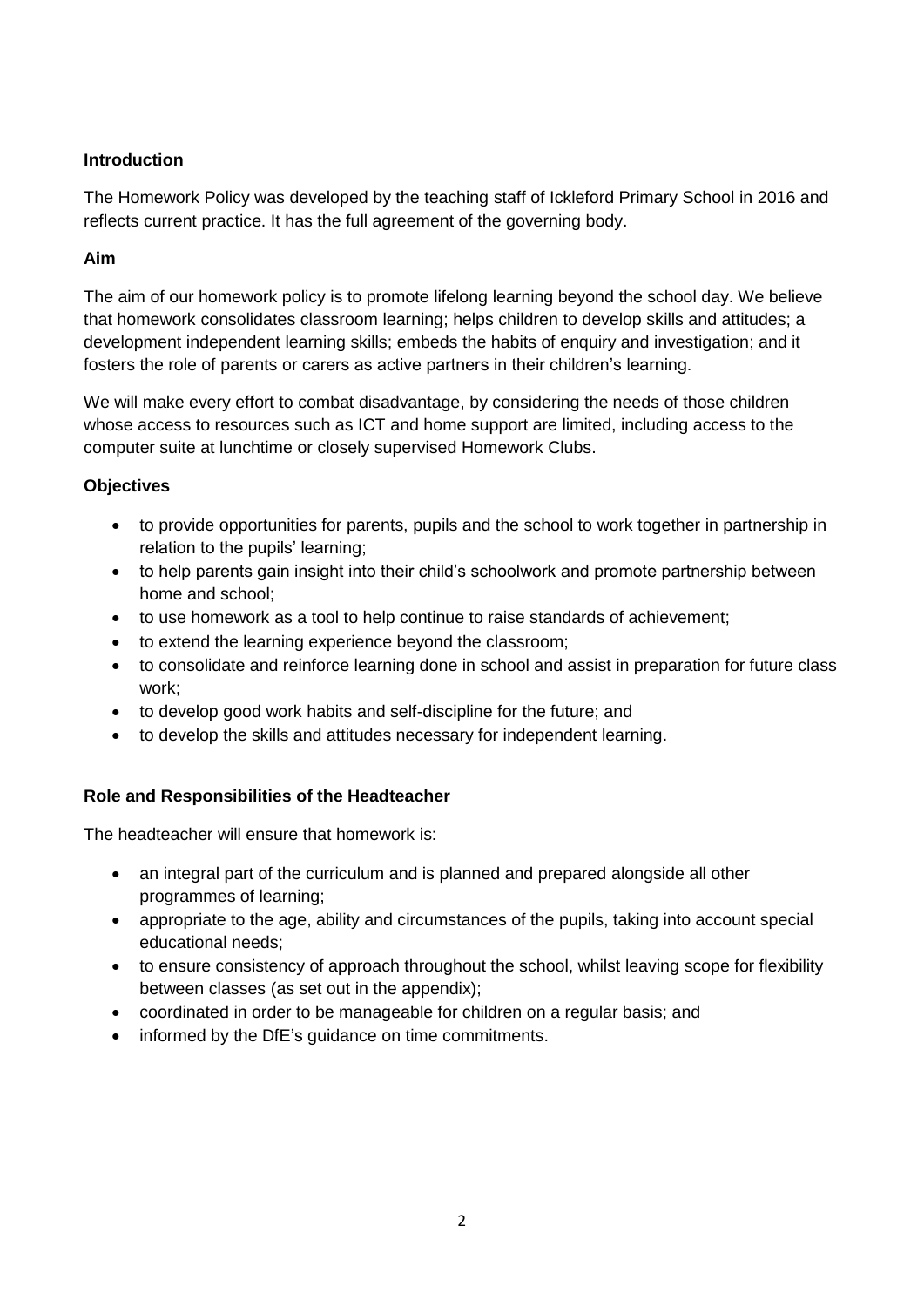#### **Role and Responsibilities of the Teacher**

Teachers will ensure that:

- parents are informed of expectations regarding homework at the start of each year group;
- homework is set and timely feedback is given in line with guidance and agreed standards;
- tasks are differentiated and well structured;
- pupils understand the expectations of the homework tasks;
- parents are clear about what their child is expected to do; and
- it is clear to pupils how their homework consolidates and extends the work they are doing in school.

#### **Role and Responsibilities of the Pupil**

Pupils should endeavour to:

- make full use of all the opportunities they are presented with;
- tackle tasks promptly and with a positive attitude;
- take pride in presentation and content, acknowledging the high personal standard expected;
- be organised so that necessary books and equipment are not left at school or home; and
- take responsibility for handing in the completed task on the agreed day.

#### **Role and Responsibilities of the Parent/Carer**

The parent's role is a supportive one. Whilst they are able to encourage and support pupils, and to praise them when they have completed work, they are not expected to teach the child. With younger children, they may need to take a more active role. It is the children's responsibility to complete homework and the parents' responsibility to oversee that homework is completed and returned to school.

Consideration should be given to ensure:

- an appropriate time is allocated to complete homework;
- a suitable place for homework is provided; and
- assistance with concentration is assured (e.g. no noise and/or visual distractions).

If parents have any problems or questions about homework, they should, in the first instance, contact the child's class teacher.

#### M**onitoring and Review**

The procedures and practices laid down in this policy will be monitored by the Senior Leadership Team (SLT). Where aims, objectives, roles and responsibilities are not being met, the SLT will immediately address them. A review of this policy will routinely take place within the school's review cycle.

#### **See the attached appendix for the context of homework for each year group.**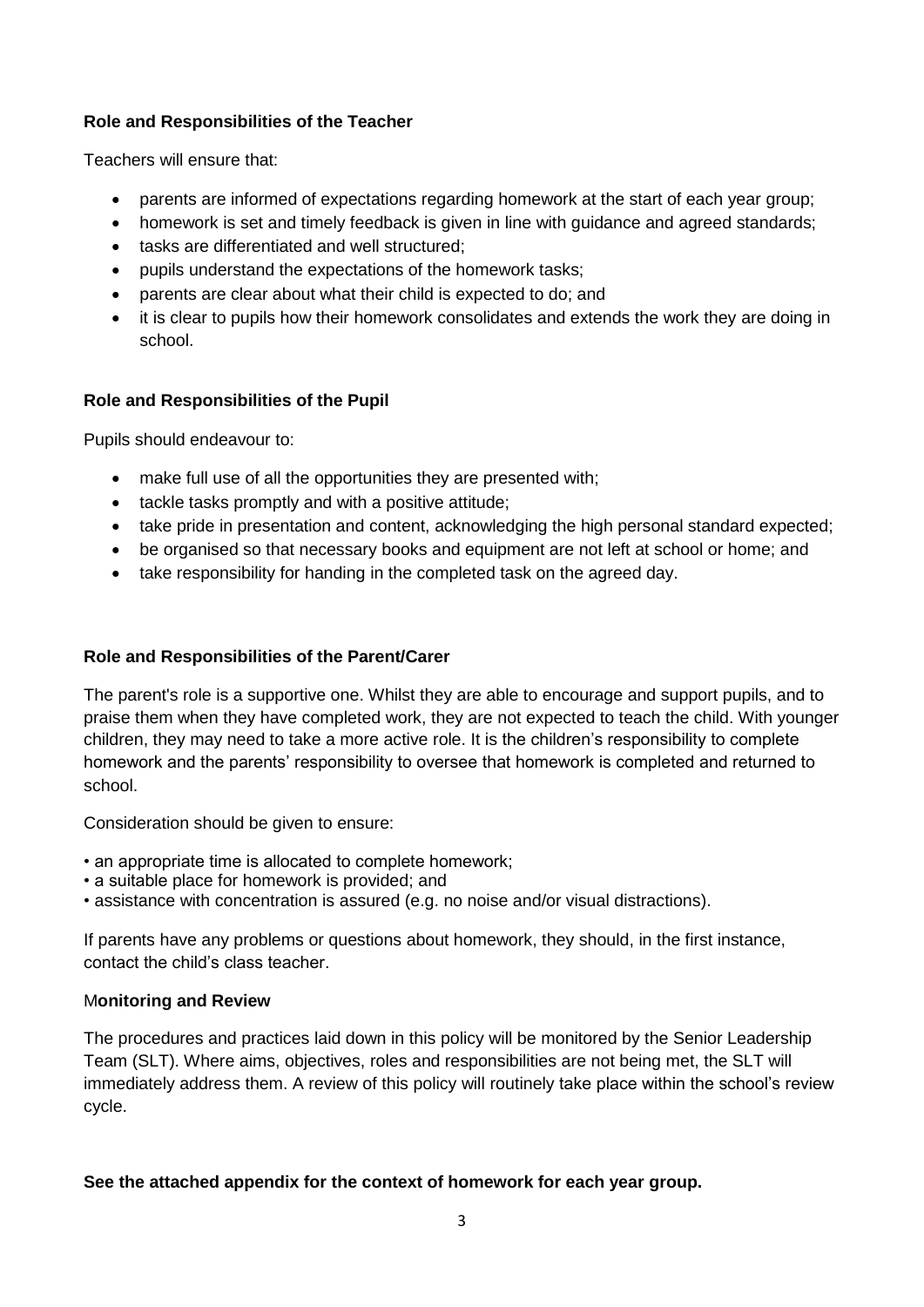## **Appendix**

## **The Context of Homework for Each Year Group**

The amount and type of homework will vary throughout the school**. The following time allocations are based on DfE guidance.**

The school has purchased **Active Learn**, an online resource for maths, spelling and grammar, which allows teachers to allocate and monitor specific activities to groups of children, for a set period of time. Parents will be notified of each child's log details at the beginning of each year.

#### **Key Stage 1 and Reception**

We recommend pupils complete certain homework in **short daily sessions.** A 'little and often' approach for **daily reading**, **phonics, spelling and counting** or number bonds is more beneficial when consolidating the required skills.

**RECEPTION –** Time allocation will build **up to 1 hour a week by the spring term**. Activities may include:

- reading activities
- letter sound/phonics practise
- holiday activity packs
- handwriting practise
- maths activity

**Year 1 –** Time allocation will build **up to 2 hours a week.**  Activities will include:

- reading
- word cards (if appropriate)
- letter sound/phonics activities
- spelling practise
- maths games/activities

**Year 2 –** Time allocation will be **up to 2 hours a week.**  Activities will include:

- reading
- spelling practise
- spelling and grammar activities
- maths games or activities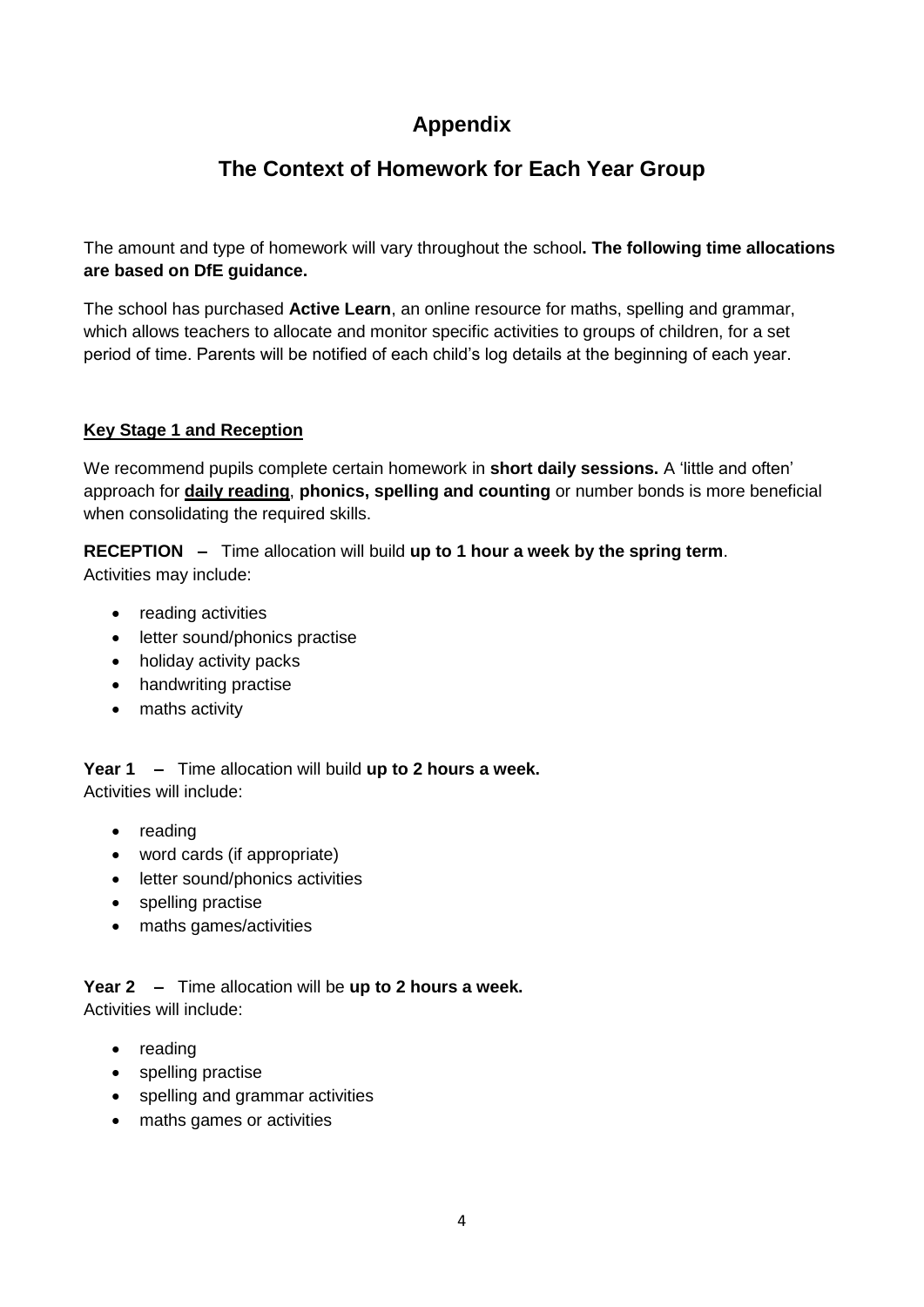#### **Key Stage 2 Classes**

**We** recommend pupils complete certain homework activities **on a daily basis.** A regular and routine approach for **daily reading**, **spelling and maths eg.timetables**, is proven to be more successful. Other activities are required to be completed in a child's General Homework Book or Maths Homework Book. **The children are taught and expected to follow the school's guidance regarding presentation.**

**Year 3 –** Time allocation will be **up to 2 hours a week.**  Activities will include:

- reading
- spelling practise
- spelling and grammar activities
- timetables revision
- maths games or activities
- English activity

**Year 4 –** Time allocation will be **up to 2½ hours a week.**  Activities may include:

- reading
- spelling practise
- spelling and grammar activities
- timetables revision
- maths games or activities
- English activity
- science challenge

**Year 5 –** Time allocation will be **up to 3 hours a week.**  Activities may include:

- reading or comprehension activities
- spelling practise
- spelling and grammar activities
- timetables revision (if necessary)
- maths tasks, games or activities
- English activity
- science challenge

**Year 6 –** Time allocation will be **up to 3 hours a week.** In preparation for secondary transfer**,**  children use homework diaries to record tasks and dates for completion. Activities may include:

- reading or comprehension activities
- spelling and grammar revision
- timetables revision (if necessary)